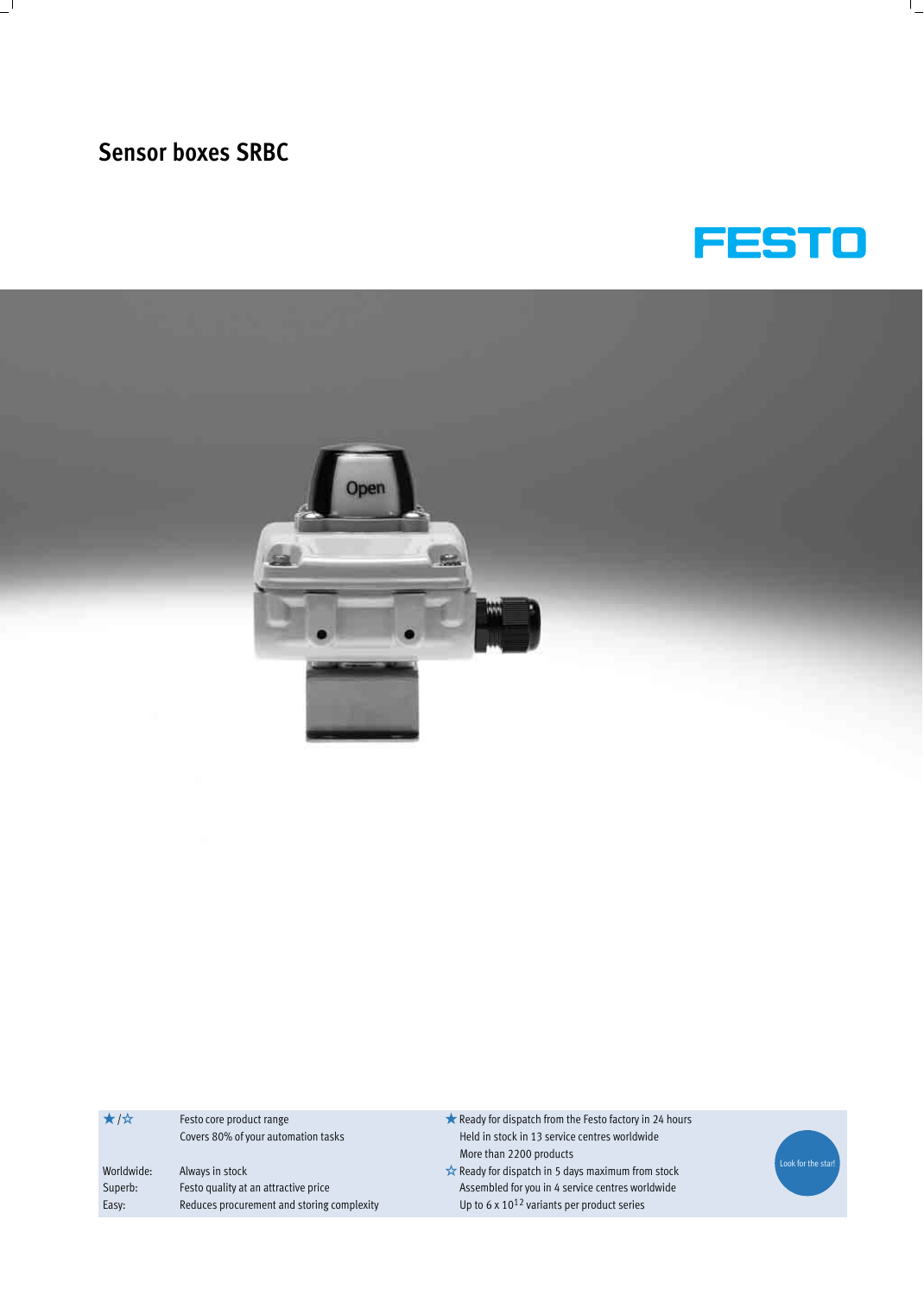Key features and product range overview

#### **Function**

Sensor boxes SRBC are used for electrical feedback and control of the position of process valves actuated using pneumatic quarter turn actuators. They can be mounted quickly and easily on quarter turn actuators with a hole pattern to

**Innovative Design** 

- Pre-assembled mounting adapter for ease of installation
- The trip cams can be set easily without additional tools
- Sturdy, corrosion-resistant design, ideal for use in harsh operating conditions
- Clearly visible 3D position indicator allows rapid detection of the current position of the quarter turn actuator

- Weather-tight housing for outdoor applications too
- Mechanical, inductive or magnetic switch variants for virtually all ranges of application
- Intrinsically safe variants for use in potentially explosive areas
- Two cable inputs for common power supply for the sensor box and solenoid valve as standard

- Sturdy aluminium housing with two cable inputs M20x1.5
- Captive stainless steel screws on the housing cover - Pre-assembled stainless steel
- mounting adapter 80x30 H20 for ease of mounting on standard drives as per VDI/VDE 3845
- Cable connector and blanking plug included in the scope of delivery



- Mechanical, inductive or magnetic switch variants
- Number of switches: 2
- $\bullet$  IP67, NEMA 4/4x

VDI/VDE 3845 using mounting adapters. The sturdy design of the sensor box

SRBC is ideal for the harsh conditions in process automation.

- cCSAus Listed, General Purpose
- ATEX ia version
- SIL 2 to IEC 61508





#### **Product range overview**





| <b>Measuring principle</b> | <b>Type</b>         | Operating voltage range | <b>Switching output</b> | Switching element function |
|----------------------------|---------------------|-------------------------|-------------------------|----------------------------|
| Electromechanical          | SRBC--MW-22A-1W-    | $0250$ V AC             | Contacting              | Toggle switch,             |
|                            |                     | $030$ V DC              |                         | single-pole (SPDT)         |
| Magnetic reed              | SRBC--R-2A-1W-      | $0120$ V AC             | Contacting              | Toggle switch,             |
|                            |                     | $0175$ V DC             |                         | single-pole (SPDT)         |
| Inductive                  | SRBC--N-20N-ZC-     | 8.2 V DC                | <b>NAMUR</b>            | N/C contact                |
| Inductive                  | SRBC--N-20N-ZC--EX6 | 8.2 V DC                | <b>NAMUR</b>            | N/C contact                |
| Inductive                  | SRBC--N-1-P-        | 1030 V DC               | <b>PNP</b>              | N/O contact                |
| Inductive                  | SRBC--N-1-N-        | 1030 V DC               | <b>NPN</b>              | N/O contact                |
| Inductive                  | SRBC--N-1-ZU-       | 560 V DC                | Contactless, 2-wire     | N/O contact                |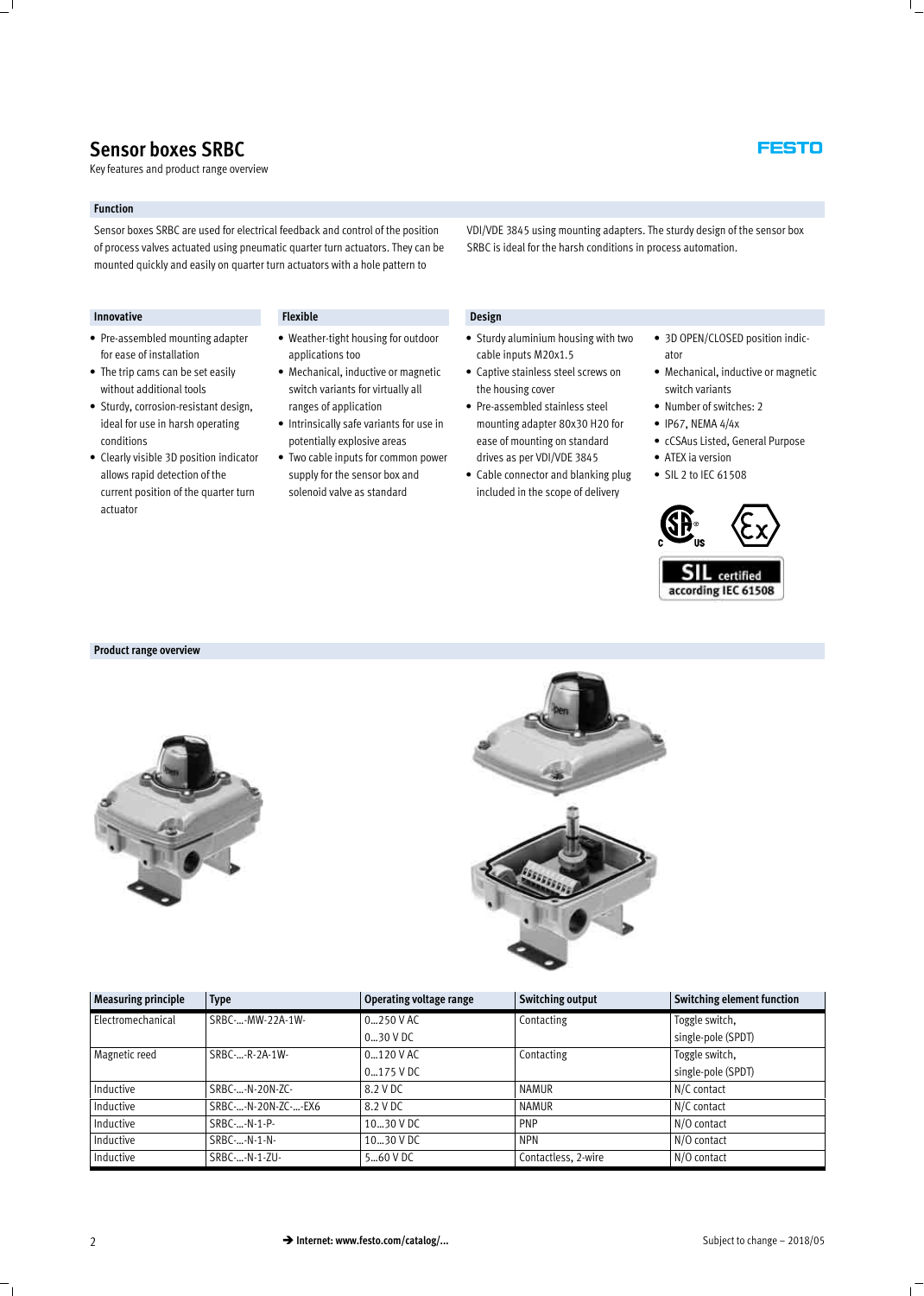Peripherals overview



| Accessories |                        | • Brief description                                                                      | $\rightarrow$ Page/Internet |
|-------------|------------------------|------------------------------------------------------------------------------------------|-----------------------------|
| $\vert$ 1   | Mounting adapter       | • Mounting adapter for mounting sensor boxes on quarter turn actuators with hole pattern | 16                          |
|             | DARQ-K-X1-A1-F05-20-R1 | 30 x 80 mm, shaft height 20 mm                                                           |                             |
|             |                        | • Included in the scope of delivery of the sensor box and pre-assembled                  |                             |
| 2           | Mounting adapter       | • Mounting adapter for mounting sensor boxes on quarter turn actuators with hole pattern | 16                          |
|             | DARQ-K-X1-A1-F05-30-R1 | 30 x 80 mm, shaft height 30 mm                                                           |                             |
|             |                        | • Can be ordered separately as an accessory                                              |                             |
| $\vert$ 3   | Mounting adapter       | • Mounting adapter for mounting sensor boxes on quarter turn actuators with hole pattern | 16                          |
|             | DARO-K-X1-A2-F05-30-R1 | 30 x 130 mm, shaft height 30 mm                                                          |                             |
|             |                        | • Can be ordered separately as an accessory                                              |                             |
| $ 4\rangle$ | Cable connector        | • Polymer cable connector M20x1.5                                                        | 16                          |
|             | NETC-P-M20             | • Included in the scope of delivery of the sensor box                                    |                             |
|             |                        | • Further cable connectors can be ordered separately as an accessory                     |                             |
| 5           | Connecting cable       | • For valve connection for sensor box with terminal rail connection                      | <b>LEERER MERKER</b>        |
|             | <b>NEBV</b>            | • Can be ordered separately as an accessory                                              |                             |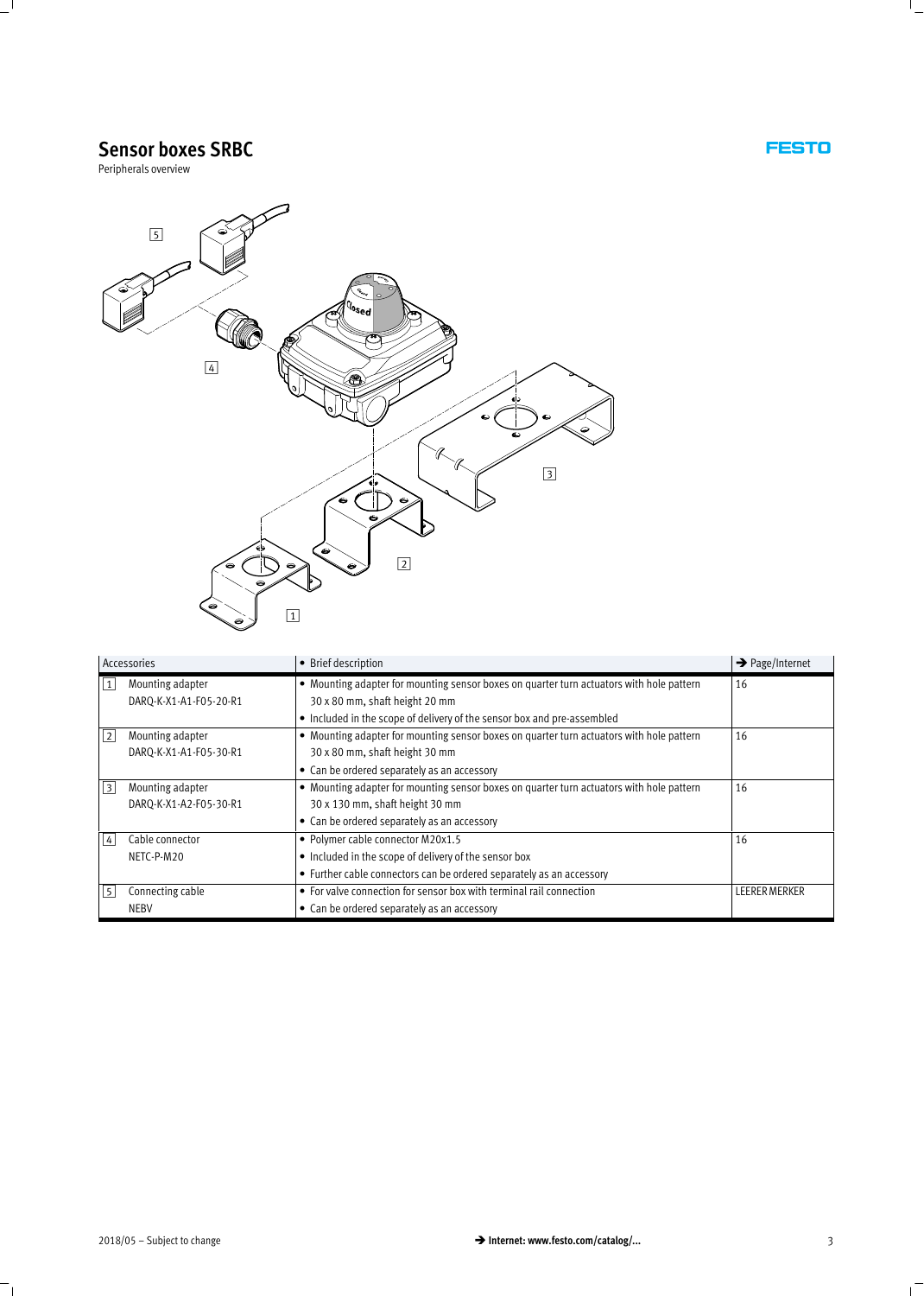Type codes SRBC

|                          |                                            | SRBC | $\mathsf C$ | A3 | YR | 90 | ${\sf N}$ | $\mathbf{1}$ | ${\sf N}$ | $\mathsf{C2}$ | P20 |  |
|--------------------------|--------------------------------------------|------|-------------|----|----|----|-----------|--------------|-----------|---------------|-----|--|
| <b>Type</b>              |                                            |      |             |    |    |    |           |              |           |               |     |  |
| SRBC                     | Limit switch attachment                    |      |             |    |    |    |           |              |           |               |     |  |
|                          |                                            |      |             |    |    |    |           |              |           |               |     |  |
| Design                   |                                            |      |             |    |    |    |           |              |           |               |     |  |
| $\mathsf{C}$             | Sensor box                                 |      |             |    |    |    |           |              |           |               |     |  |
|                          | Mechanical interface                       |      |             |    |    |    |           |              |           |               |     |  |
| A3                       | Mounting adapter, hole pattern 30 x 80 mm, |      |             |    |    |    |           |              |           |               |     |  |
|                          | shaft height 20 mm                         |      |             |    |    |    |           |              |           |               |     |  |
|                          |                                            |      |             |    |    |    |           |              |           |               |     |  |
| Display type             |                                            |      |             |    |    |    |           |              |           |               |     |  |
| YR                       | Position indicator yellow/red              |      |             |    |    |    |           |              |           |               |     |  |
| <b>Measuring range</b>   |                                            |      |             |    |    |    |           |              |           |               |     |  |
|                          |                                            |      |             |    |    |    |           |              |           |               |     |  |
| 90                       | $0 \dots 90^\circ$                         |      |             |    |    |    |           |              |           |               |     |  |
| Sensor principle         |                                            |      |             |    |    |    |           |              |           |               |     |  |
| ${\sf N}$                | Proximity sensors, inductive               |      |             |    |    |    |           |              |           |               |     |  |
| ${\sf R}$                | Reed with contact                          |      |             |    |    |    |           |              |           |               |     |  |
| <b>MW</b>                | Floating contact, changeover switch        |      |             |    |    |    |           |              |           |               |     |  |
|                          | Nominal operating voltage                  |      |             |    |    |    |           |              |           |               |     |  |
| 2A                       | 110 V AC, 50-60 Hz                         |      |             |    |    |    |           |              |           |               |     |  |
| 20N                      | 8.2 V DC, NAMUR                            |      |             |    |    |    |           |              |           |               |     |  |
| 22A                      | 250 V AC                                   |      |             |    |    |    |           |              |           |               |     |  |
| $1\,$                    | 24 V DC                                    |      |             |    |    |    |           |              |           |               |     |  |
|                          |                                            |      |             |    |    |    |           |              |           |               |     |  |
| <b>Electrical output</b> |                                            |      |             |    |    |    |           |              |           |               |     |  |
| $\overline{\mathsf{N}}$  | <b>NPN</b>                                 |      |             |    |    |    |           |              |           |               |     |  |
| $\overline{\mathsf{P}}$  | PNP                                        |      |             |    |    |    |           |              |           |               |     |  |
| 1W                       | 1-pin toggle switch                        |      |             |    |    |    |           |              |           |               |     |  |
| ZC                       | 2-wire N/C contact                         |      |             |    |    |    |           |              |           |               |     |  |
| ZU                       | 2-wire N/O contact                         |      |             |    |    |    |           |              |           |               |     |  |
|                          | <b>Electrical connection</b>               |      |             |    |    |    |           |              |           |               |     |  |
| C <sub>2</sub>           | Screw terminal                             |      |             |    |    |    |           |              |           |               |     |  |
|                          |                                            |      |             |    |    |    |           |              |           |               |     |  |
| Cable connector          |                                            |      |             |    |    |    |           |              |           |               |     |  |
| P20                      | M20x1.5, polymer                           |      |             |    |    |    |           |              |           |               |     |  |
| <b>EU</b> certification  |                                            |      |             |    |    |    |           |              |           |               |     |  |
| $\overline{\phantom{0}}$ | None                                       |      |             |    |    |    |           |              |           |               |     |  |
| EX6                      | $II$ 1GD                                   |      |             |    |    |    |           |              |           |               |     |  |
|                          |                                            |      |             |    |    |    |           |              |           |               |     |  |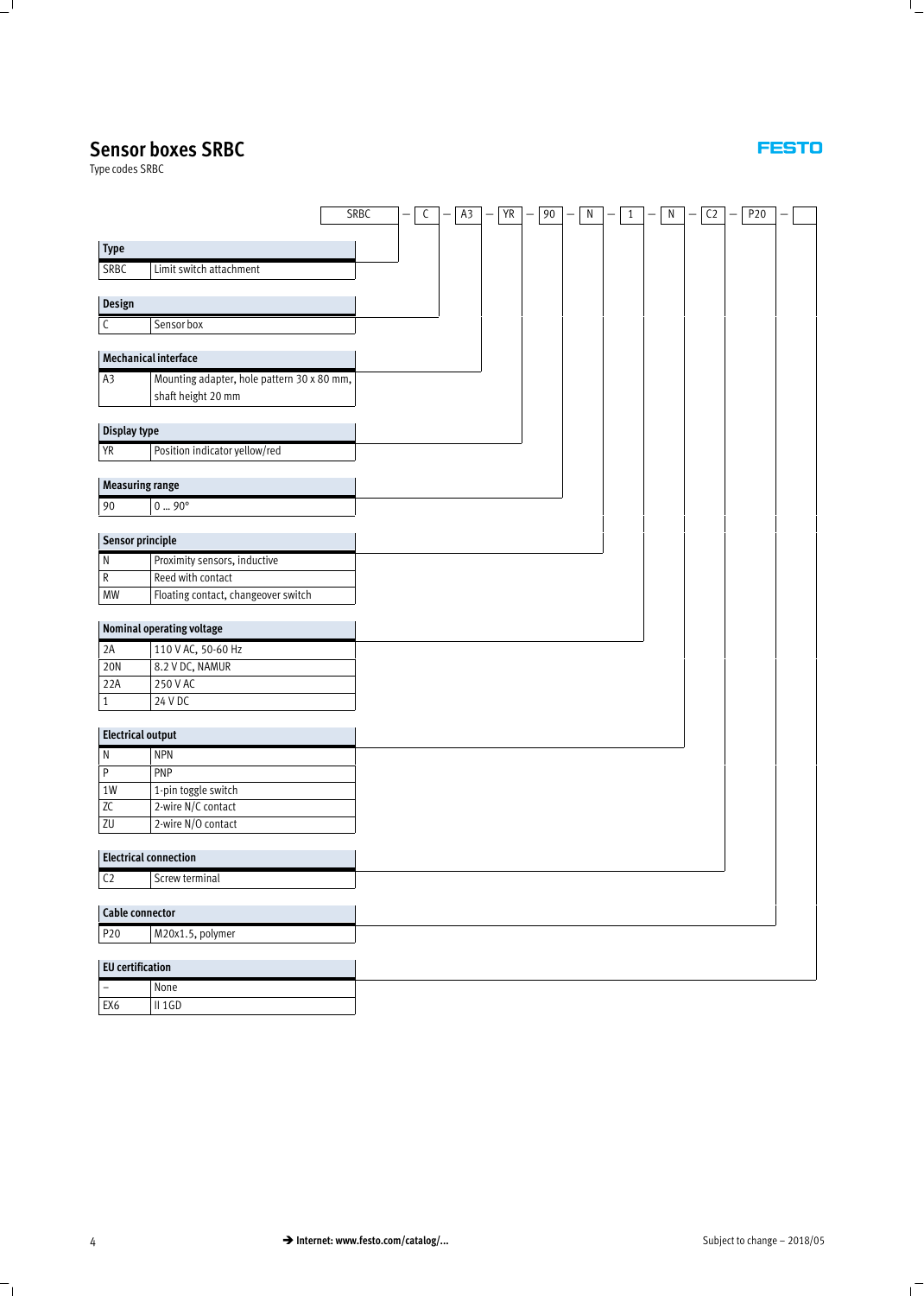## **Mounting kits DARQ**

Type codes DARQ

|                             |                                     | DARQ | $\qquad \qquad$ | К | - | X1 | - | A <sub>1</sub> | - | F <sub>0</sub> 5 | - | 20 | - | R1 |
|-----------------------------|-------------------------------------|------|-----------------|---|---|----|---|----------------|---|------------------|---|----|---|----|
|                             |                                     |      |                 |   |   |    |   |                |   |                  |   |    |   |    |
| Type                        |                                     |      |                 |   |   |    |   |                |   |                  |   |    |   |    |
| DARQ                        | Mounting adapter                    |      |                 |   |   |    |   |                |   |                  |   |    |   |    |
|                             |                                     |      |                 |   |   |    |   |                |   |                  |   |    |   |    |
| <b>Function</b>             |                                     |      |                 |   |   |    |   |                |   |                  |   |    |   |    |
| $\mathsf{K}$                | Mounting kit                        |      |                 |   |   |    |   |                |   |                  |   |    |   |    |
|                             |                                     |      |                 |   |   |    |   |                |   |                  |   |    |   |    |
| Designation                 |                                     |      |                 |   |   |    |   |                |   |                  |   |    |   |    |
| X1                          | Sensor box version with short shaft |      |                 |   |   |    |   |                |   |                  |   |    |   |    |
|                             |                                     |      |                 |   |   |    |   |                |   |                  |   |    |   |    |
| <b>Drive outlet</b>         |                                     |      |                 |   |   |    |   |                |   |                  |   |    |   |    |
| A1                          | Hole pattern 30 x 80 mm             |      |                 |   |   |    |   |                |   |                  |   |    |   |    |
| A2                          | Hole pattern 30 x 130 mm            |      |                 |   |   |    |   |                |   |                  |   |    |   |    |
|                             |                                     |      |                 |   |   |    |   |                |   |                  |   |    |   |    |
|                             | Adapter or reducing outlet          |      |                 |   |   |    |   |                |   |                  |   |    |   |    |
| F <sub>0</sub> 5            | Hole pattern F05                    |      |                 |   |   |    |   |                |   |                  |   |    |   |    |
|                             |                                     |      |                 |   |   |    |   |                |   |                  |   |    |   |    |
| Length                      |                                     |      |                 |   |   |    |   |                |   |                  |   |    |   |    |
| 20                          | 20 mm                               |      |                 |   |   |    |   |                |   |                  |   |    |   |    |
| $30\,$                      | 30 mm                               |      |                 |   |   |    |   |                |   |                  |   |    |   |    |
|                             |                                     |      |                 |   |   |    |   |                |   |                  |   |    |   |    |
| <b>Corrosion protection</b> |                                     |      |                 |   |   |    |   |                |   |                  |   |    |   |    |
| R1                          | Stainless steel                     |      |                 |   |   |    |   |                |   |                  |   |    |   |    |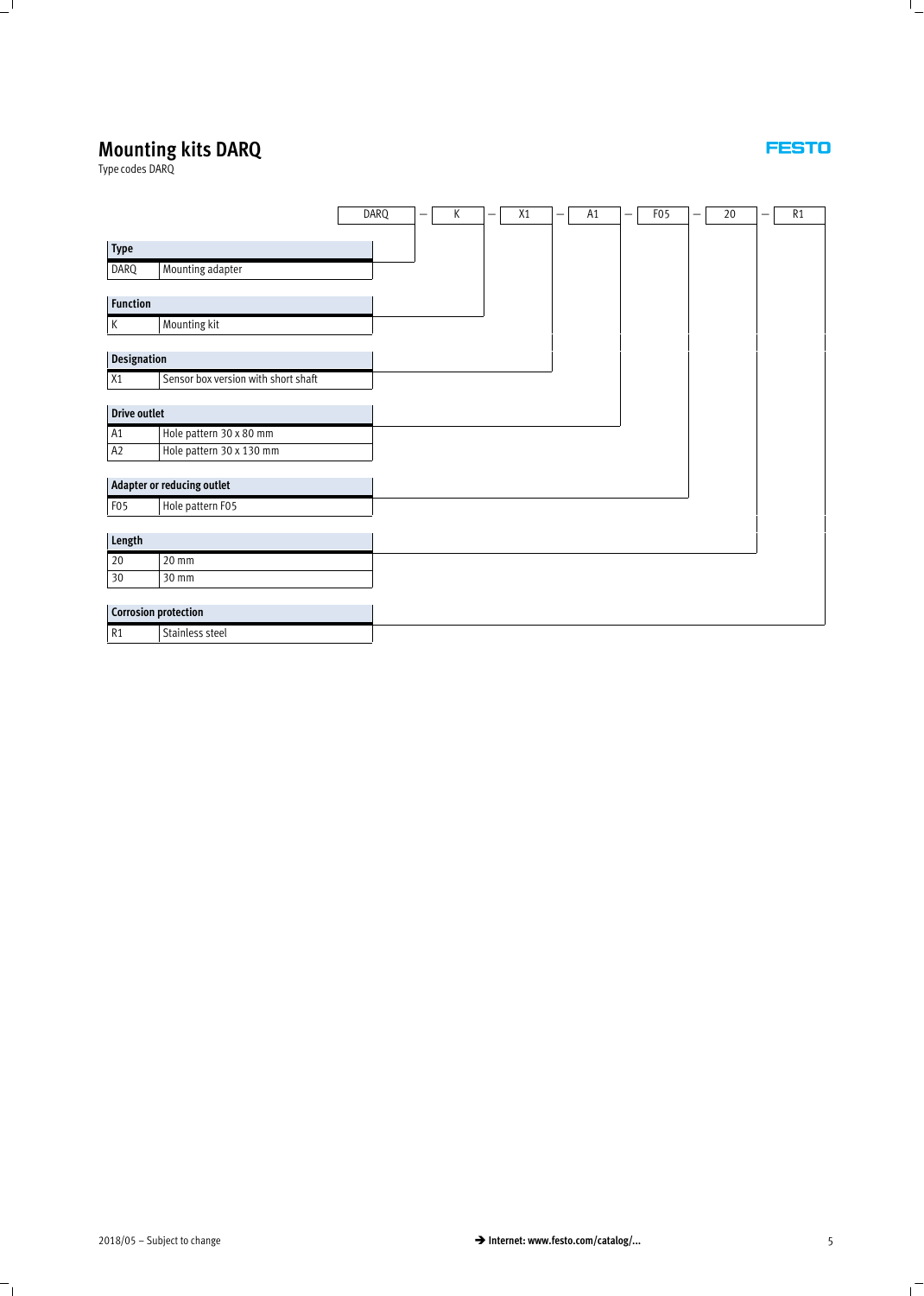Technical data

- Measuring principle: electromagnetic or magnetic reed
- Switching element function: toggle switch, single-pole (SPDT)
- For DC and AC voltage
- Pre-assembled mounting adapter 80 x 30 H20
- Cable connector and blanking plug included in the scope of delivery



| General technical data         |                          |              |  |  |  |  |
|--------------------------------|--------------------------|--------------|--|--|--|--|
| Type SRBC-                     | -MW                      | $-R$         |  |  |  |  |
| Setting range for angle<br>[°] | 090                      |              |  |  |  |  |
| detection                      |                          |              |  |  |  |  |
| Based on standard              | ISO 5211                 |              |  |  |  |  |
|                                | <b>VDI/VDE 3845</b>      |              |  |  |  |  |
|                                | $\overline{\phantom{a}}$ | EN 60947-5-2 |  |  |  |  |
| Type of mounting               | On flange to ISO 5211    |              |  |  |  |  |
|                                | With mounting bracket    |              |  |  |  |  |

| Electrical characteristic data |      |                            |                |  |  |  |  |
|--------------------------------|------|----------------------------|----------------|--|--|--|--|
| Type SRBC-                     |      | -MW                        | $-R$           |  |  |  |  |
| Measuring principle            |      | Mechanical/electrical      | Magnetic reed  |  |  |  |  |
| Switching output               |      | Contacting                 |                |  |  |  |  |
| Switching element function     |      | Toggle switch, single-pole |                |  |  |  |  |
| Operating voltage range<br>[V] |      | $0 \dots 250$              | $0 \dots 120$  |  |  |  |  |
| Alternating current AC         |      |                            |                |  |  |  |  |
| Max. output current AC         | [mA] | 3000 (at 250 V)            | 250 (at 120 V) |  |  |  |  |
| Operating voltage range<br>M   |      | 030                        | 0175           |  |  |  |  |
| Direct current DC              |      |                            |                |  |  |  |  |
| Max. output current DC         | [mA] | 3000 (at 30 V)             | 250 (at 175 V) |  |  |  |  |

| <b>Electromechanical components</b>       |                |      |  |  |  |  |  |  |
|-------------------------------------------|----------------|------|--|--|--|--|--|--|
| Type SRBC-                                | -MW            | $-R$ |  |  |  |  |  |  |
| Cable connector                           | M20x1.5        |      |  |  |  |  |  |  |
| Permissible cable diameter<br>[mm]        | 513            |      |  |  |  |  |  |  |
| Electrical connection                     | $10$ -pin      |      |  |  |  |  |  |  |
|                                           | Screw terminal |      |  |  |  |  |  |  |
| $\text{[mm2]}$<br>Nominal conductor cross | 0.252.5        |      |  |  |  |  |  |  |
| section that can be connected             |                |      |  |  |  |  |  |  |
| Materials                                 |                |      |  |  |  |  |  |  |
| Cable connection                          | PA             |      |  |  |  |  |  |  |
| <b>Blanking plug</b>                      | PA             |      |  |  |  |  |  |  |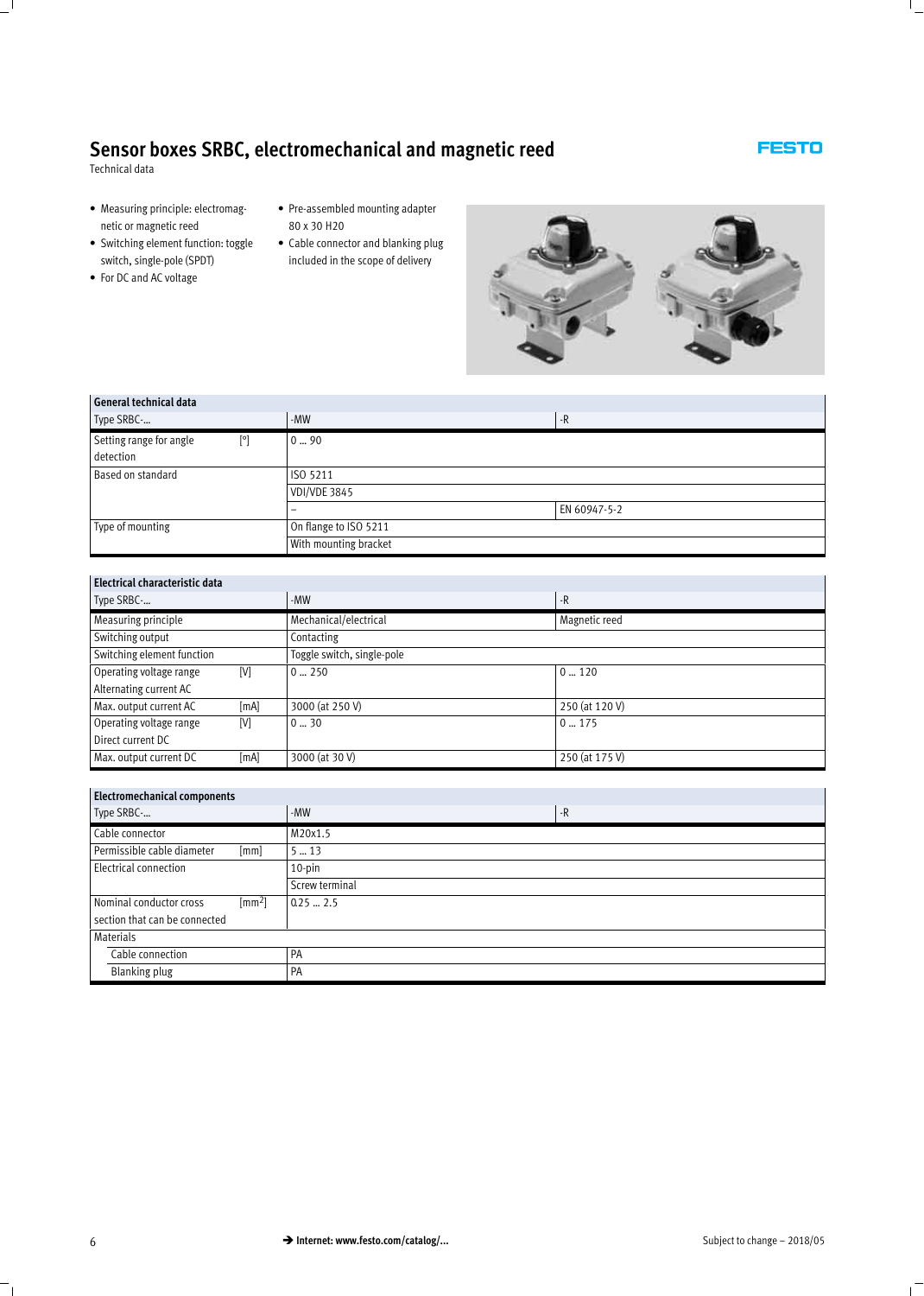Technical data

### **FESTO**

#### **Operating and environmental conditions**

| Ambient temperature<br>[°C]                   | $-20$ +80                                                                        |  |  |  |  |  |
|-----------------------------------------------|----------------------------------------------------------------------------------|--|--|--|--|--|
| Storage temperature<br>[°C]                   | $-20 - 80$                                                                       |  |  |  |  |  |
| Degree of protection                          | <b>IP67</b>                                                                      |  |  |  |  |  |
|                                               | NEMA 4/4X                                                                        |  |  |  |  |  |
| Shock resistance                              | Shock test with severity level 2 to FN 942017-5 and EN 60068-2-27                |  |  |  |  |  |
| Vibration resistance                          | Transport application test with severity level 2 to FN 942017-4 and EN 60068-2-6 |  |  |  |  |  |
| CE marking                                    | To EU Low Voltage Directive                                                      |  |  |  |  |  |
| (see declaration of conformity) <sup>1)</sup> | To EU RoHS Directive                                                             |  |  |  |  |  |
| Approval certificate                          | c $CSA$ us $(OL)$                                                                |  |  |  |  |  |
| Safety integrity level (SIL)                  | SIL <sub>2</sub>                                                                 |  |  |  |  |  |

1) Additional information www.festo.com/sp  $\rightarrow$  Certificates.

| <b>Materials</b>      |                                              |
|-----------------------|----------------------------------------------|
| Housing               | Die-cast aluminium                           |
| Wall mounting bracket | High-alloy stainless steel                   |
| Shaft                 |                                              |
| Circlip               |                                              |
| Washer                |                                              |
| <b>Screws</b>         |                                              |
| Seals                 | <b>NBR</b>                                   |
| Pointer               | <b>PC</b>                                    |
| Note on materials     | RoHS compliant                               |
|                       | Contains paint-wetting impairment substances |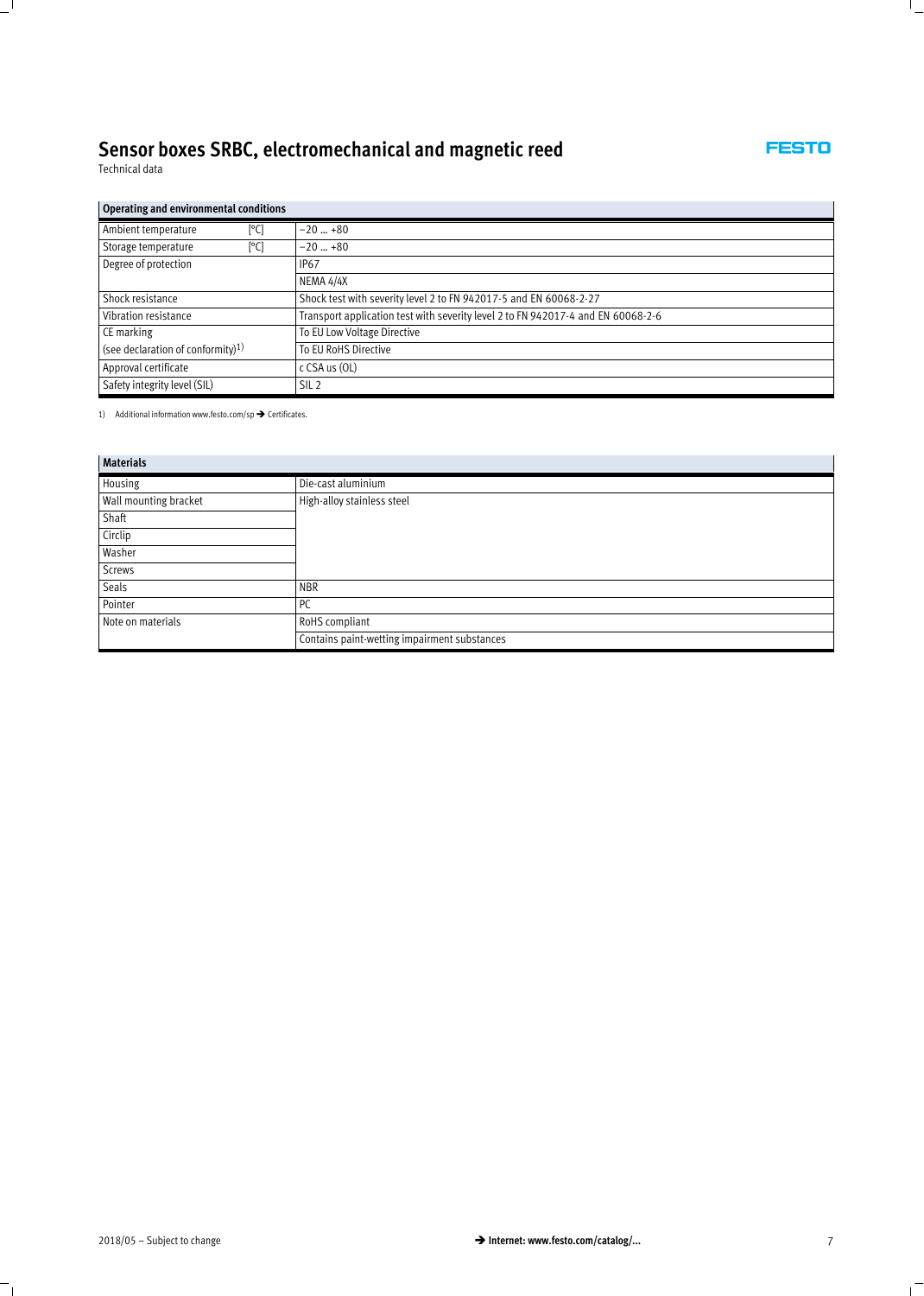#### **FESTO**

Technical data

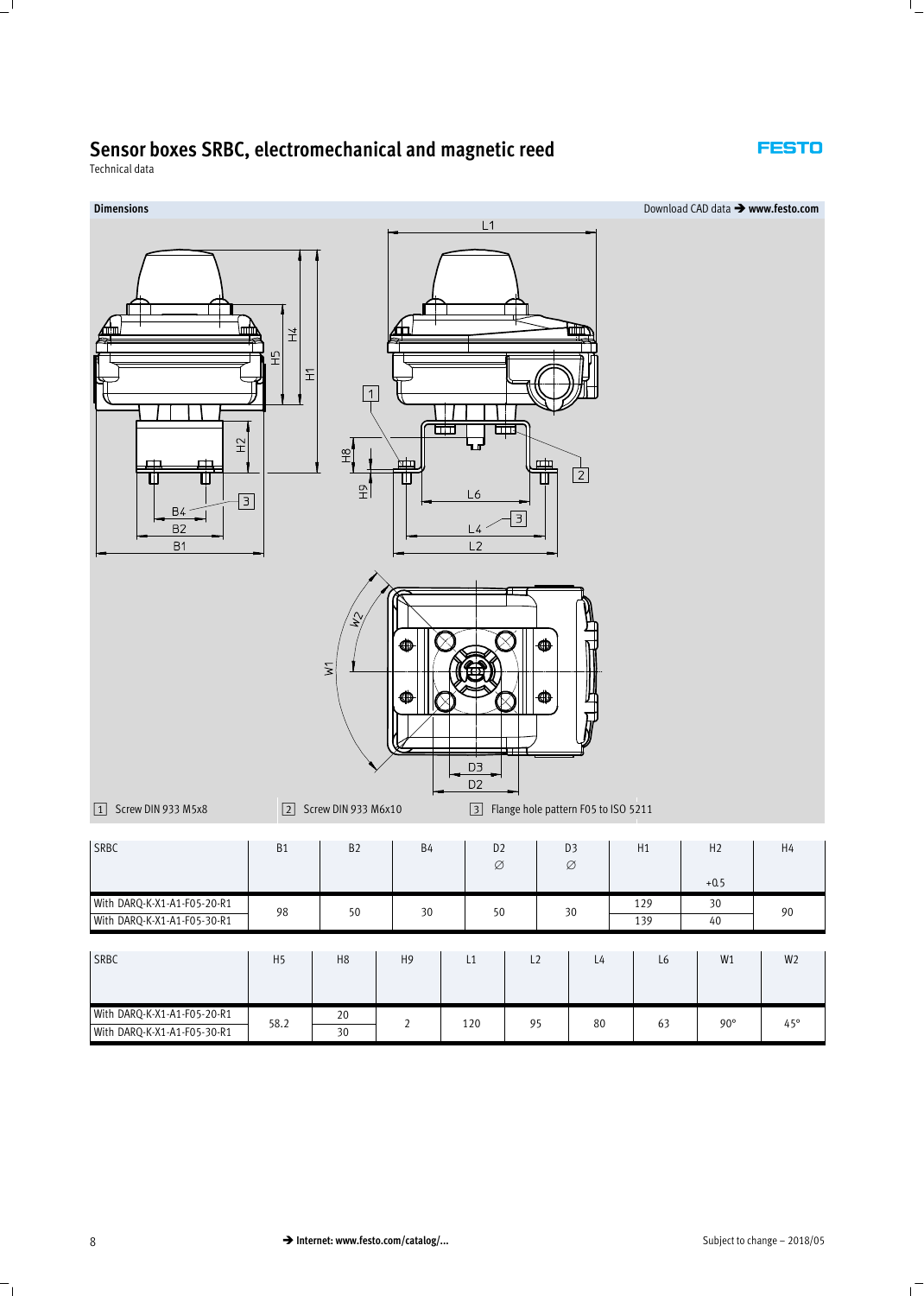

Technical data

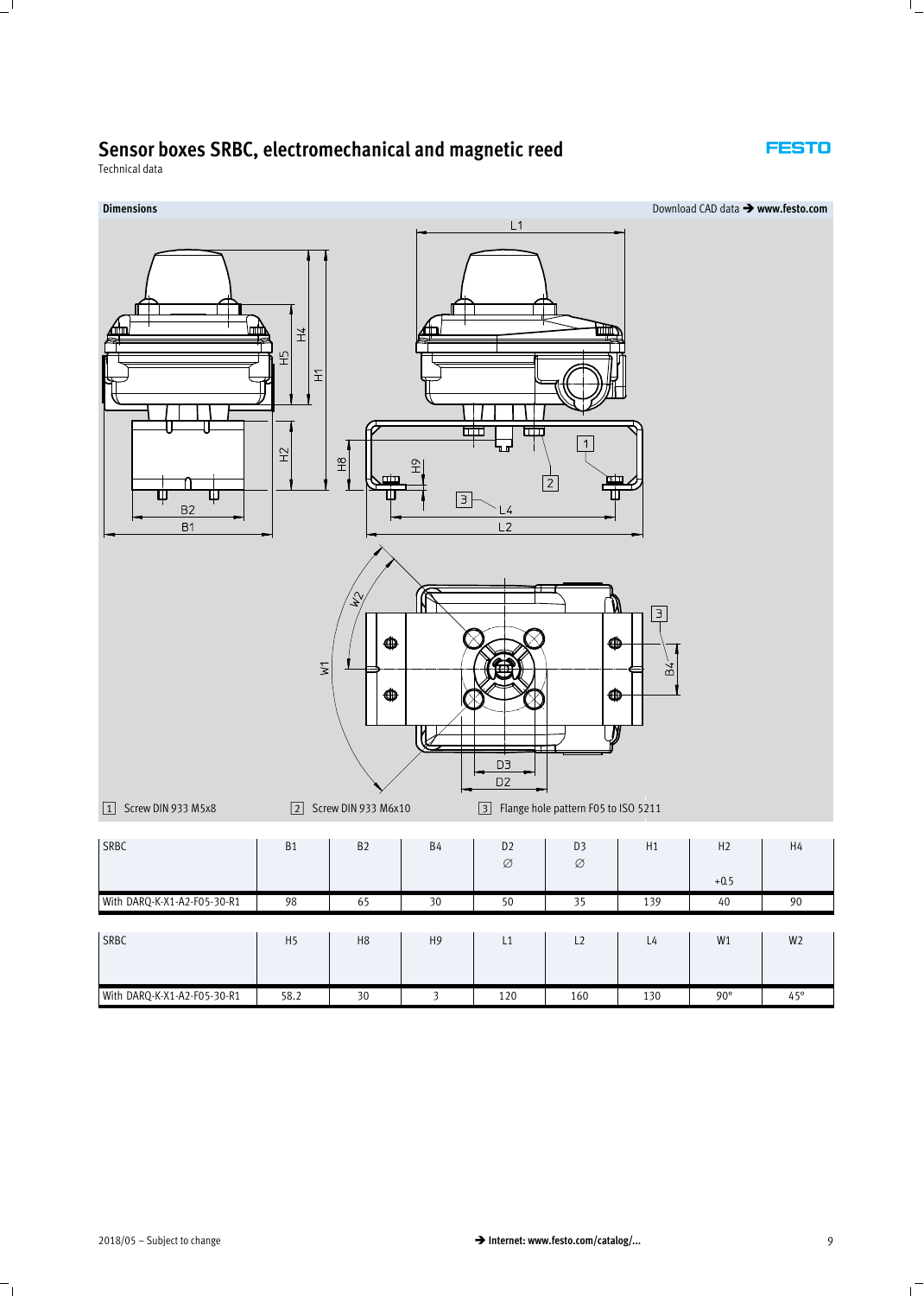#### **FESTO**

Technical data

### **Core product range**

| Ordering data |                                                                                                                                   |                                       |        |                 |                               |
|---------------|-----------------------------------------------------------------------------------------------------------------------------------|---------------------------------------|--------|-----------------|-------------------------------|
|               | <b>Brief description</b>                                                                                                          | <b>Dimensions</b><br>Mounting adapter | Weight | Part No.        | Type                          |
|               |                                                                                                                                   | [mm]                                  | [g]    |                 |                               |
|               | Sensor box including pre-assembled<br>mounting adapter; cable connector and<br>blanking plug included in the scope of<br>delivery | 30 x 80, H: 20                        | 800    | $\star$ 3482805 | SRBC-CA3-YR90-MW-22A-1W-C2P20 |

| Ordering data |                                                                                                                                   |                                       |        |          |                             |
|---------------|-----------------------------------------------------------------------------------------------------------------------------------|---------------------------------------|--------|----------|-----------------------------|
|               | <b>Brief description</b>                                                                                                          | <b>Dimensions</b><br>Mounting adapter | Weight | Part No. | <b>Type</b>                 |
|               |                                                                                                                                   | [mm]                                  | [g]    |          |                             |
|               | Sensor box including pre-assembled<br>mounting adapter; cable connector and<br>blanking plug included in the scope of<br>delivery | 30 x 80, H: 20                        | 800    | 3482811  | SRBC-CA3-YR90-R-2A-1W-C2P20 |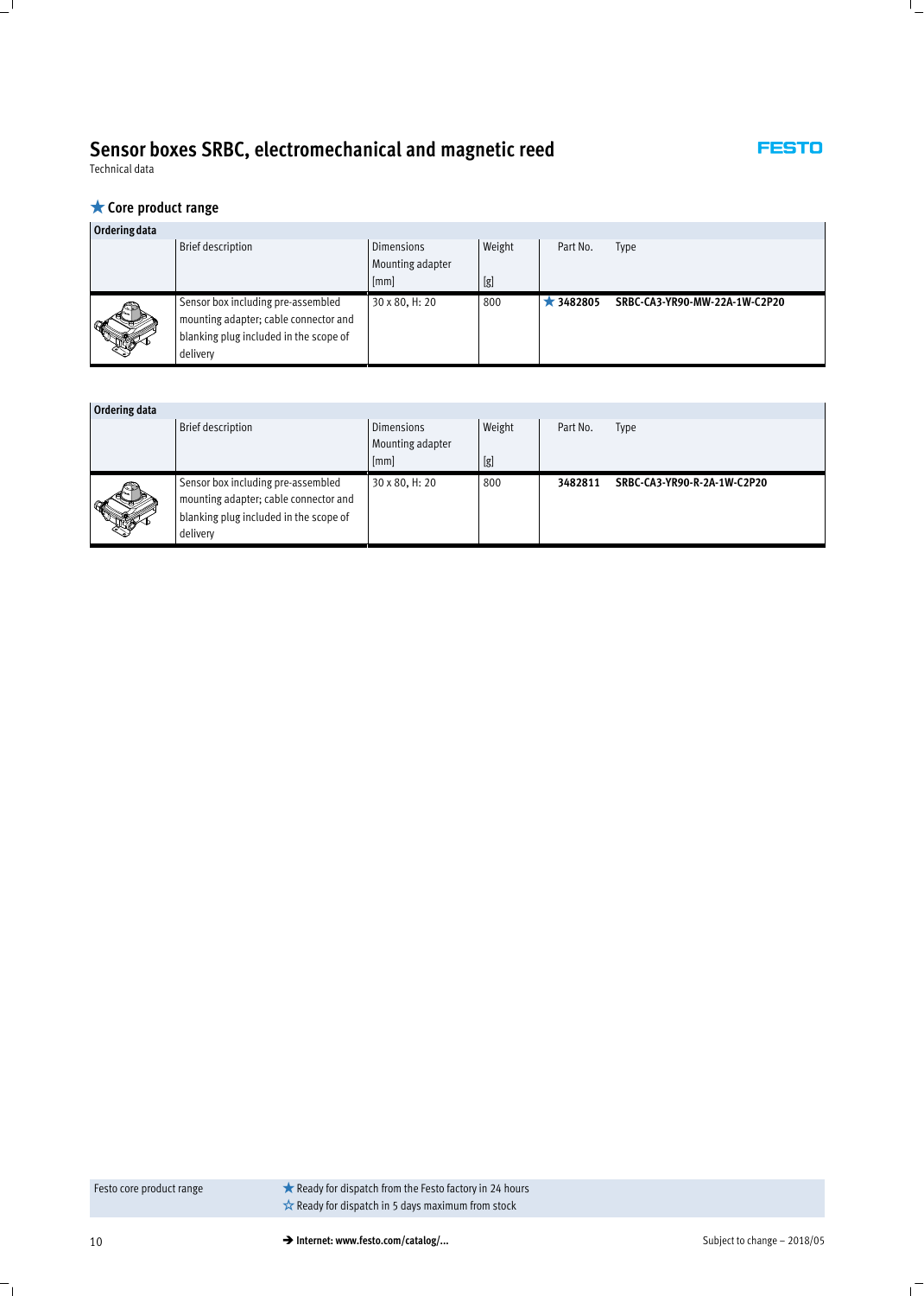Technical data

- Inductive measuring principle
- Switching outputs PNP, NPN, 2-wire DC, NAMUR
- Pre-assembled mounting adapter 80 x 30 H20
- Cable connector and blanking plug included in the scope of delivery



| General technical data                                 |                       |        |              |        |           |  |  |  |  |
|--------------------------------------------------------|-----------------------|--------|--------------|--------|-----------|--|--|--|--|
| Type SRBC-                                             | $-1-P$                | $-1-N$ | $-1 - ZU$    | $-20N$ | -20N--EX6 |  |  |  |  |
| Setting range for angle<br>$[^{\circ}]$<br>acquisition | 090                   |        |              |        |           |  |  |  |  |
| Based on standard                                      | ISO 5211              |        |              |        |           |  |  |  |  |
|                                                        | <b>VDI/VDE 3845</b>   |        |              |        |           |  |  |  |  |
|                                                        | EN 60947-5-2          |        | EN 60947-5-6 |        |           |  |  |  |  |
| Type of mounting                                       | On flange to ISO 5211 |        |              |        |           |  |  |  |  |
|                                                        | With mounting bracket |        |              |        |           |  |  |  |  |

| Electrical characteristic data           |           |                                |            |                 |                      |                       |  |  |  |  |
|------------------------------------------|-----------|--------------------------------|------------|-----------------|----------------------|-----------------------|--|--|--|--|
| Type SRBC-                               |           | $-1-P$                         | $-1-N$     | $-1 - ZU$       | $-20N$               | $-20N$ -- $EX6$       |  |  |  |  |
| Measuring principle                      |           | Inductive                      |            |                 |                      |                       |  |  |  |  |
| Switching output                         |           | PNP                            | <b>NPN</b> | Non-contacting, | <b>NAMUR</b>         |                       |  |  |  |  |
|                                          |           |                                |            | 2-wire          |                      |                       |  |  |  |  |
| Switching element function               |           | N/O contact                    |            |                 | N/C contact          |                       |  |  |  |  |
| Operating voltage range                  | [VDC]     | 1030                           |            | 560             | 8.2                  |                       |  |  |  |  |
| Max. input voltage Ui                    | M         | Ξ.                             |            |                 |                      | 16                    |  |  |  |  |
| Max. output current DC                   | [mA]      | 100                            |            |                 | 3                    |                       |  |  |  |  |
| Voltage drop                             | M         | $\leq$ 3                       |            | $\leq$ 5        | -                    |                       |  |  |  |  |
| Idle current                             | [mA]      | $\leq 15$                      |            | $\overline{a}$  |                      |                       |  |  |  |  |
| Residual current                         | [mA]      | 005                            |            | 01              | -                    |                       |  |  |  |  |
| Minimum load current                     | [mA]      | $\qquad \qquad -$              |            | 4               | -                    |                       |  |  |  |  |
| <b>Effective internal</b>                | $[\mu H]$ | -                              |            |                 |                      | 100                   |  |  |  |  |
| inductance Li                            |           |                                |            |                 |                      |                       |  |  |  |  |
| <b>Effective internal</b>                | [nF]      | $\overline{\phantom{0}}$       |            |                 |                      | 100                   |  |  |  |  |
| capacitance Ci                           |           |                                |            |                 |                      |                       |  |  |  |  |
| Max. input parameters                    |           | $\overline{\phantom{0}}$       |            |                 |                      | See IECEx certificate |  |  |  |  |
| intrinsically safe circuit <sup>1)</sup> |           | -                              |            |                 | See ATEX certificate |                       |  |  |  |  |
| Reverse polarity protection              |           | For all electrical connections |            | -               |                      |                       |  |  |  |  |
| Protection against short circuit         |           | Pulsed                         | -          |                 |                      |                       |  |  |  |  |

| <b>Electromechanical components</b> |               |                |        |           |        |              |  |  |  |  |  |
|-------------------------------------|---------------|----------------|--------|-----------|--------|--------------|--|--|--|--|--|
| Type SRBC-                          |               | $-1-P$         | $-1-N$ | $-1 - ZU$ | $-20N$ | $-20N$ --EX6 |  |  |  |  |  |
| Cable connector                     |               | M20x1.5        |        |           |        |              |  |  |  |  |  |
| Permissible cable diameter          | [mm]          | 513            | 5.513  |           |        |              |  |  |  |  |  |
| Electrical connection               |               | $10$ -pin      |        |           |        |              |  |  |  |  |  |
|                                     |               | Screw terminal |        |           |        |              |  |  |  |  |  |
| Nominal conductor cross             | $\text{[mm]}$ | $0.25 - 2.5$   |        |           |        |              |  |  |  |  |  |
| section that can be connected       |               |                |        |           |        |              |  |  |  |  |  |
| Materials                           |               |                |        |           |        |              |  |  |  |  |  |
| Cable connection                    |               | PA             |        |           |        |              |  |  |  |  |  |
| Blanking plug                       |               | PA             |        |           |        |              |  |  |  |  |  |
|                                     |               |                |        |           |        |              |  |  |  |  |  |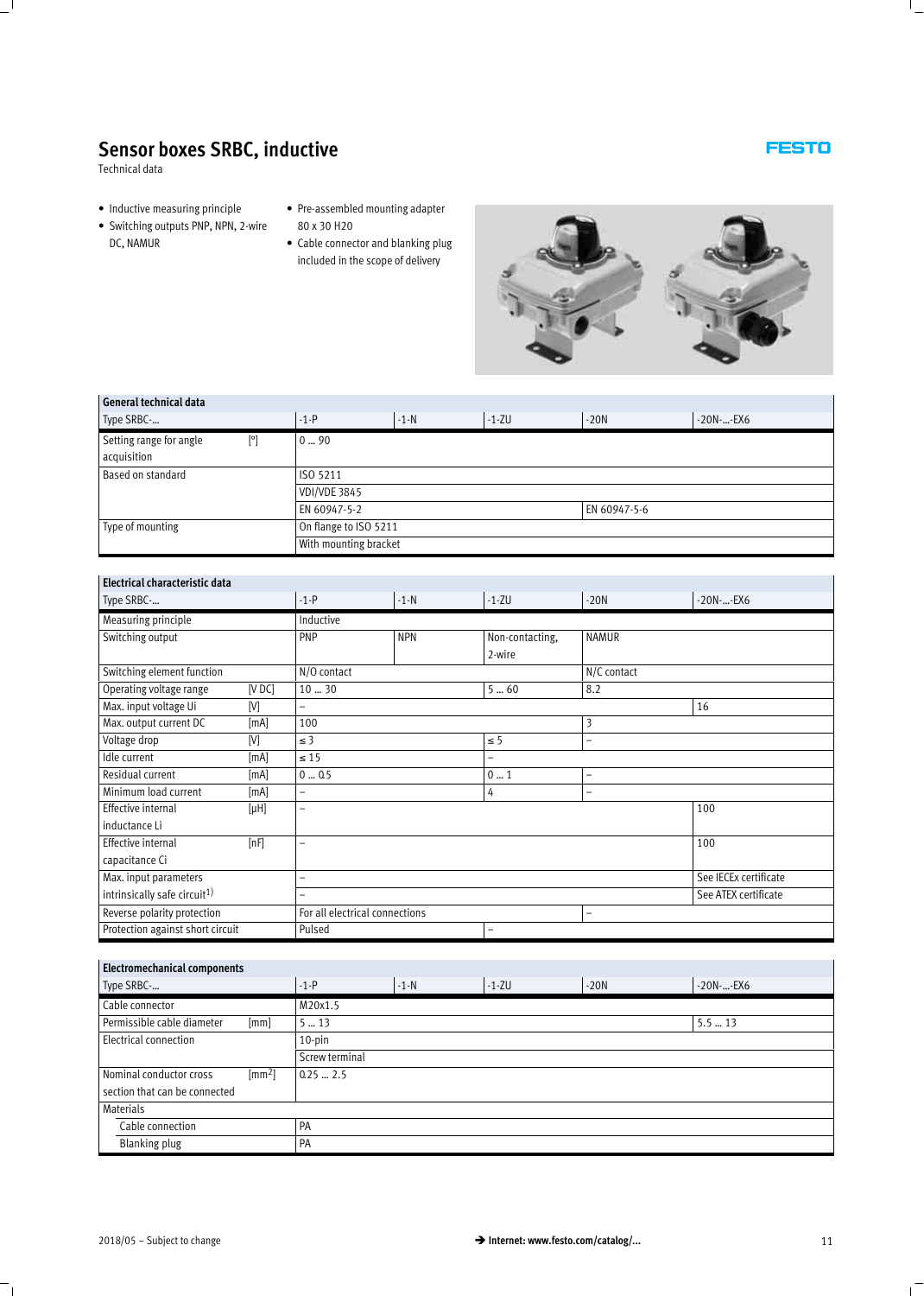Technical data

| Operating and environmental conditions        |                                                                                  |                            |           |        |              |  |  |  |  |
|-----------------------------------------------|----------------------------------------------------------------------------------|----------------------------|-----------|--------|--------------|--|--|--|--|
| Type SRBC-                                    | $-1-P$                                                                           | $-1-N$                     | $-1 - ZU$ | $-20N$ | $-20N$ --EX6 |  |  |  |  |
| Ambient temperature<br>[°C]                   | $-20$ +70                                                                        |                            | $-20$ +80 |        |              |  |  |  |  |
| [°C]<br>Storage temperature                   | $-20$ +70                                                                        |                            | $-20$ +80 |        | $-20+70$     |  |  |  |  |
| Degree of protection                          | IP <sub>67</sub>                                                                 |                            |           |        |              |  |  |  |  |
|                                               | NEMA 4/4X                                                                        |                            |           |        |              |  |  |  |  |
| Shock resistance                              | Shock test with severity level 2 to FN 942017-5 and EN 60068-2-27                |                            |           |        |              |  |  |  |  |
| Vibration resistance                          | Transport application test with severity level 2 to FN 942017-4 and EN 60068-2-6 |                            |           |        |              |  |  |  |  |
| CE marking                                    | To EU EMC Directive <sup>2)</sup>                                                |                            |           |        |              |  |  |  |  |
| (see declaration of conformity) <sup>1)</sup> | To EU RoHS Directive                                                             |                            |           |        |              |  |  |  |  |
|                                               |                                                                                  | To EU Explosion Protection |           |        |              |  |  |  |  |
|                                               |                                                                                  | Directive (ATEX)           |           |        |              |  |  |  |  |
| Approval certificate                          | $c$ CSA us $(OL)$                                                                |                            |           |        |              |  |  |  |  |
|                                               | <b>RCM</b> mark                                                                  |                            |           |        |              |  |  |  |  |
| ATEX category for gas                         | $II$ 1G                                                                          |                            |           |        |              |  |  |  |  |

1) Additional information www.festo.com/sp  $\rightarrow$  Certificates.

Safety integrity level (SIL) SIL 2

Explosion protection certification outside

the EU

2) For information about the applicability of the component see the manufacturer's EC declaration of conformity at: www.festo.com/sp → User documentation.<br>If the component is subject to restrictions on usage in residentia

ATEX category for dust  $-$ 

Type of ignition protection for gas – Ex ia IIC T6/T5 Ga Type of ignition protection for dust  $-$ Explosion-proof temperature rating  $-$ 

| <b>Materials</b>      |                                              |  |  |  |  |  |  |
|-----------------------|----------------------------------------------|--|--|--|--|--|--|
| Housing               | Die-cast aluminium                           |  |  |  |  |  |  |
| Wall mounting bracket | High-alloy stainless steel                   |  |  |  |  |  |  |
| Shaft                 |                                              |  |  |  |  |  |  |
| Circlip               |                                              |  |  |  |  |  |  |
| Washer                |                                              |  |  |  |  |  |  |
| <b>Screws</b>         |                                              |  |  |  |  |  |  |
| Seals                 | <b>NBR</b>                                   |  |  |  |  |  |  |
| Pointer               | PC                                           |  |  |  |  |  |  |
| Note on materials     | RoHS compliant                               |  |  |  |  |  |  |
|                       | Contains paint-wetting impairment substances |  |  |  |  |  |  |

#### **FESTO**

– See ATEX certificate

– EPL Ga (IEC-EX) – EPL Da (IEC-EX)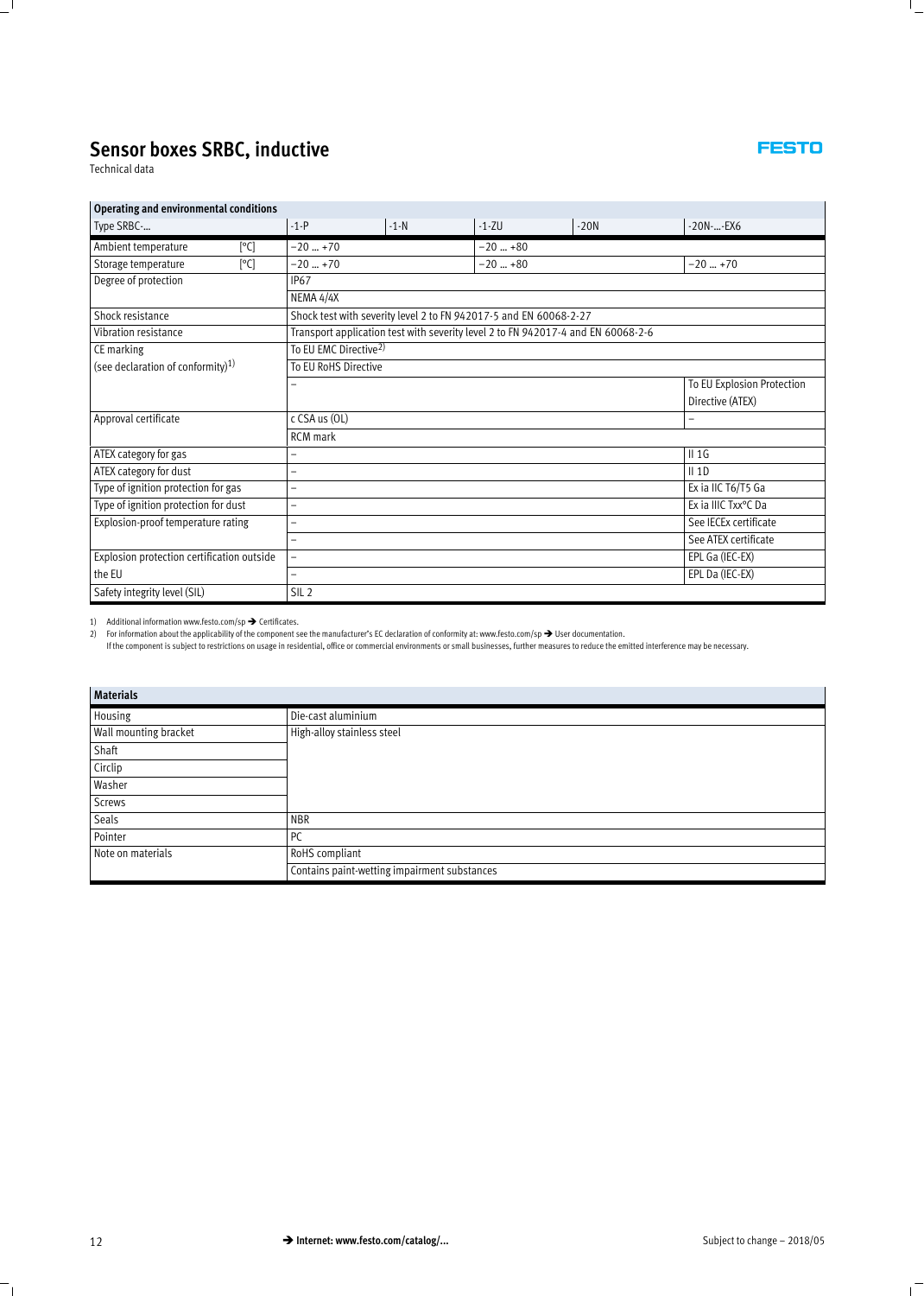Technical data

### **Dimensions** Download CAD data - **www.festo.com**  $L1$ 兰  $\frac{1}{2}$  $\widetilde{\pm}$  $\boxed{1}$ त्तत्त त्ति  $\Xi$  $\frac{1}{2}$ 曲  $\overline{2}$ Ū Ш ℸ Ш  $\widetilde{\mathbb{E}}$  $L6$  $\lceil 3 \rceil$ **B4**  $\sqrt{3}$ B<sub>2</sub>  $\overline{1}$ **B1**  $\overline{1}$ ⋔  $\geq$ ⋒ D<sub>3</sub> D<sub>2</sub> 1 Screw DIN 933 M5x8 2 Screw DIN 933 M6x10 3 Flange hole pattern F05 to ISO 5211 D3 H1 H2 H4 SRBC | B1 | B2 | B4 | D2  $\varnothing$ Ø  $+0.5$ With DARQ-K-X1-A1-F05-20-R1 98 50 30 50 30 30 30 30 30 90 SRBC | H5 | H8 | H9 | L1 | L2 | L4 | L6 | W1 | W2

WITH DARQ-K-X1-A1-F05-20-R1 58.2 20 30 2 120 95 80 63 90° 45°

With DARQ-K-X1-A1-F05-20-R1 58.2

20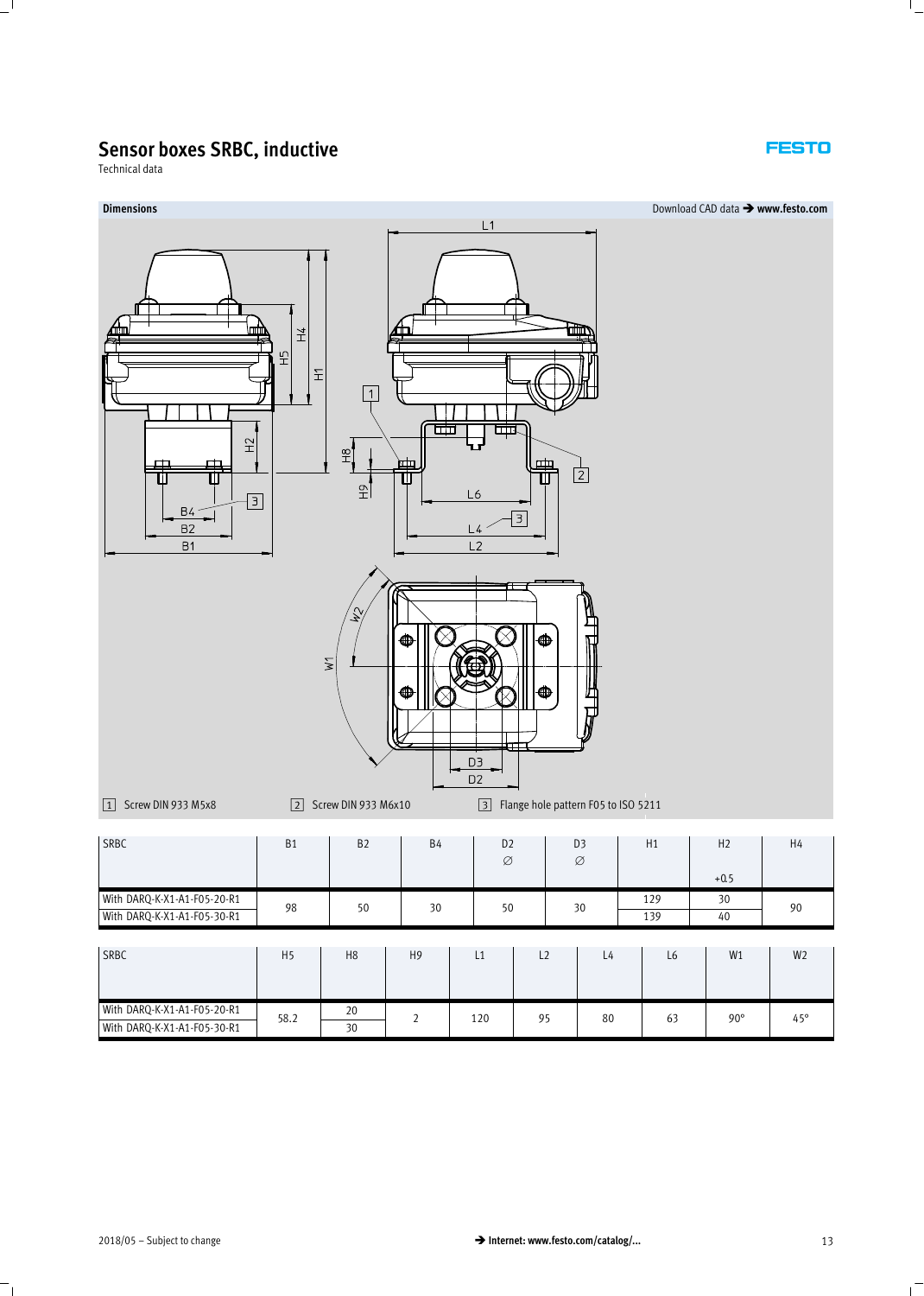Technical data

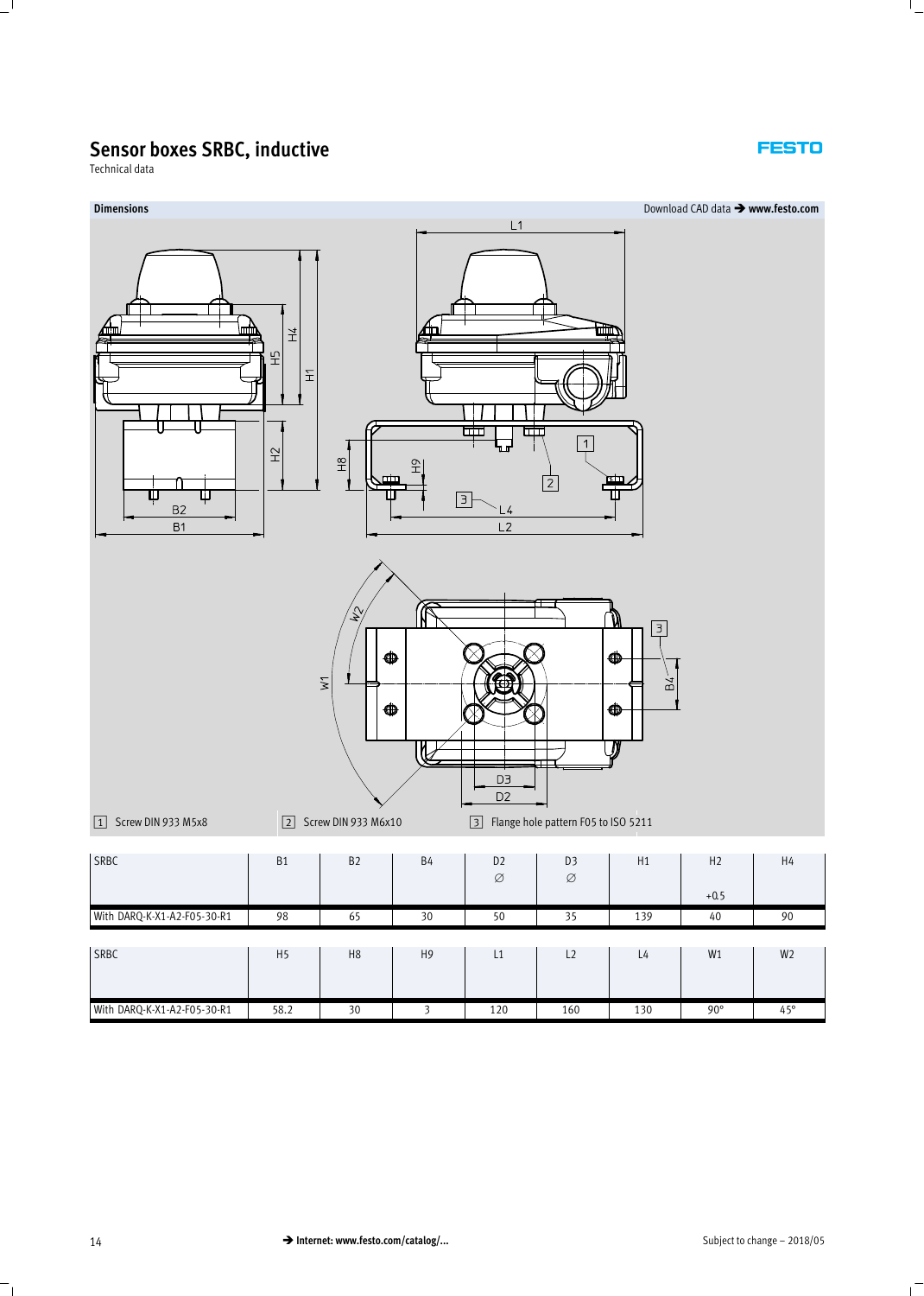Technical data

#### **★ Core product range**

| Ordering data |                                        |                   |        |                 |                                  |
|---------------|----------------------------------------|-------------------|--------|-----------------|----------------------------------|
|               | Brief description                      | <b>Dimensions</b> | Weight | Part No.        | Type                             |
|               |                                        | Mounting adapter  |        |                 |                                  |
|               |                                        | [mm]              | [g]    |                 |                                  |
|               | Sensor box including pre-assembled     | 30 x 80, H: 20    | 800    | $\star$ 3482807 | SRBC-CA3-YR90-N-20N-ZC-C2P20-EX6 |
|               | mounting adapter; cable connector and  |                   |        |                 |                                  |
|               | blanking plug included in the scope of |                   |        | $\star$ 3482808 | SRBC-CA3-YR90-N-1-P-C2P20        |
|               | delivery                               |                   |        |                 |                                  |

| Ordering data |                                        |                   |        |          |                              |
|---------------|----------------------------------------|-------------------|--------|----------|------------------------------|
|               | <b>Brief description</b>               | <b>Dimensions</b> | Weight | Part No. | Type                         |
|               |                                        | Mounting adapter  |        |          |                              |
|               |                                        | [mm]              | [g]    |          |                              |
|               | Sensor box including pre-assembled     | 30 x 80, H: 20    | 800    | 3482806  | SRBC-CA3-YR90-N-20N-ZC-C2P20 |
|               | mounting adapter; cable connector and  |                   |        | 3482809  | SRBC-CA3-YR90-N-1-N-C2P20    |
|               | blanking plug included in the scope of |                   |        |          |                              |
|               | delivery                               |                   |        | 3482810  | SRBC-CA3-YR90-N-1-ZU-C2P20   |

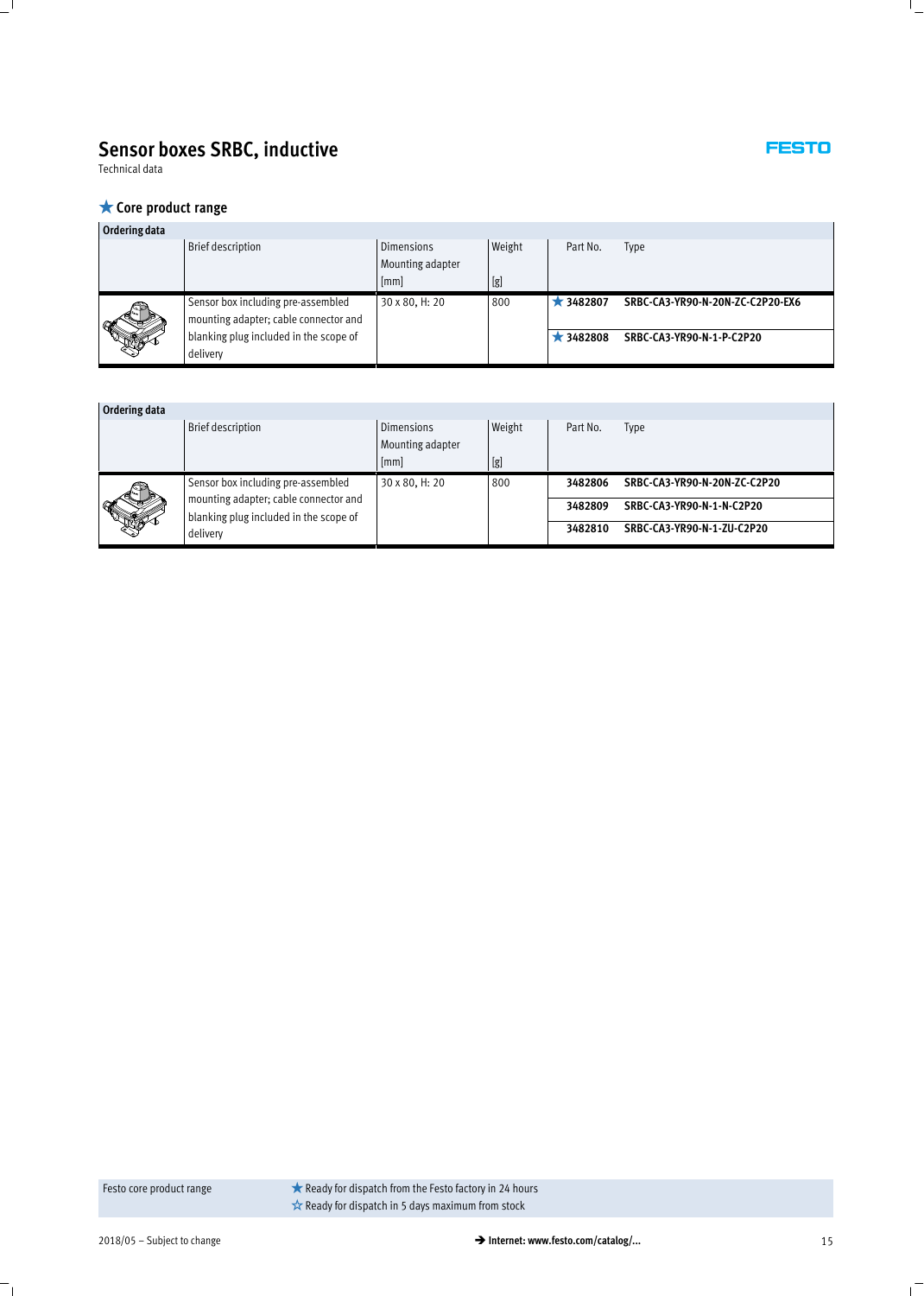<span id="page-15-0"></span>Accessories

#### **Mounting adapter DARQ-K-X1-A1-**…

- Mounting adapter for mounting on standard drives as per VDI/VDE 3845
- Size 30x80, height 20 or 30x80, high 30
- Mounting screws included in the scope of delivery
- Material: High-alloy stainless steel
- Contains paint-wetting impairment substances, RoHS compliant





1 Screw DIN 933 M5x8

#### **Dimensions and ordering data**

|           | PHILLIPIONS and cracinis aata |                |                |                |                |        |                |                |    |    |    |            |                |        |          |                        |
|-----------|-------------------------------|----------------|----------------|----------------|----------------|--------|----------------|----------------|----|----|----|------------|----------------|--------|----------|------------------------|
| <b>B1</b> | <b>B</b> 3                    | D <sub>1</sub> | D <sub>2</sub> | D <sub>3</sub> | D <sub>4</sub> | H1     | H <sub>2</sub> | H <sub>3</sub> | ᄔ  | ᆫ  | 4ء | W1         | W <sub>2</sub> | Weight | Part No. | Type                   |
|           |                               | Ø              | Ø              |                | Ø              | $+0.5$ |                |                |    |    |    |            |                | [g]    |          |                        |
| 50        | 30                            | 50             | 30             | 6.1            | כ.כ            | 30     | 6.8            | ∼              | 05 | 80 | 63 | $90^\circ$ | $45^{\circ}$   | 350    | 3636269  | DARQ-K-X1-A1-F05-20-R1 |
|           |                               |                |                |                |                | 40     |                |                |    |    |    |            |                | 380    | 3636270  | DARQ-K-X1-A1-F05-30-R1 |

#### **Mounting adapter DARQ-K-X1-A2-**…

- Mounting adapter for mounting on standard drives as per VDI/VDE 3845
- Size 30x130, height 30
- Mounting screws included in the scope of delivery
- Material: High-alloy stainless steel
- Contains paint-wetting impairment substances, RoHS compliant





#### **Dimensions and ordering data**

|           | Dimensions and ordering data |                         |                      |                                   |                   |              |                 |                |     |     |      |            |                |               |          |                        |
|-----------|------------------------------|-------------------------|----------------------|-----------------------------------|-------------------|--------------|-----------------|----------------|-----|-----|------|------------|----------------|---------------|----------|------------------------|
| <b>B1</b> | B <sub>3</sub>               | $\mathsf{D}$<br>υı<br>Ø | D <sub>2</sub><br>Ø  | D <sub>3</sub><br>$\tilde{}$<br>∼ | D4<br>$\sim$<br>Ø | H1<br>$+0.5$ | H <sub>2</sub>  | H <sub>3</sub> | --  | ᄂᄼ  | $-4$ | W1         | W <sub>2</sub> | Weight<br>[g] | Part No. | <b>Type</b>            |
| 65        | 30                           | 50                      | $\sim$ $\sim$<br>ر ر | ο.                                | 9.4               | 40           | $\Omega$<br>5.ŏ |                | 160 | 130 | 114  | $90^\circ$ | 45°            | 460           | 3886114  | DARQ-K-X1-A2-F05-30-R1 |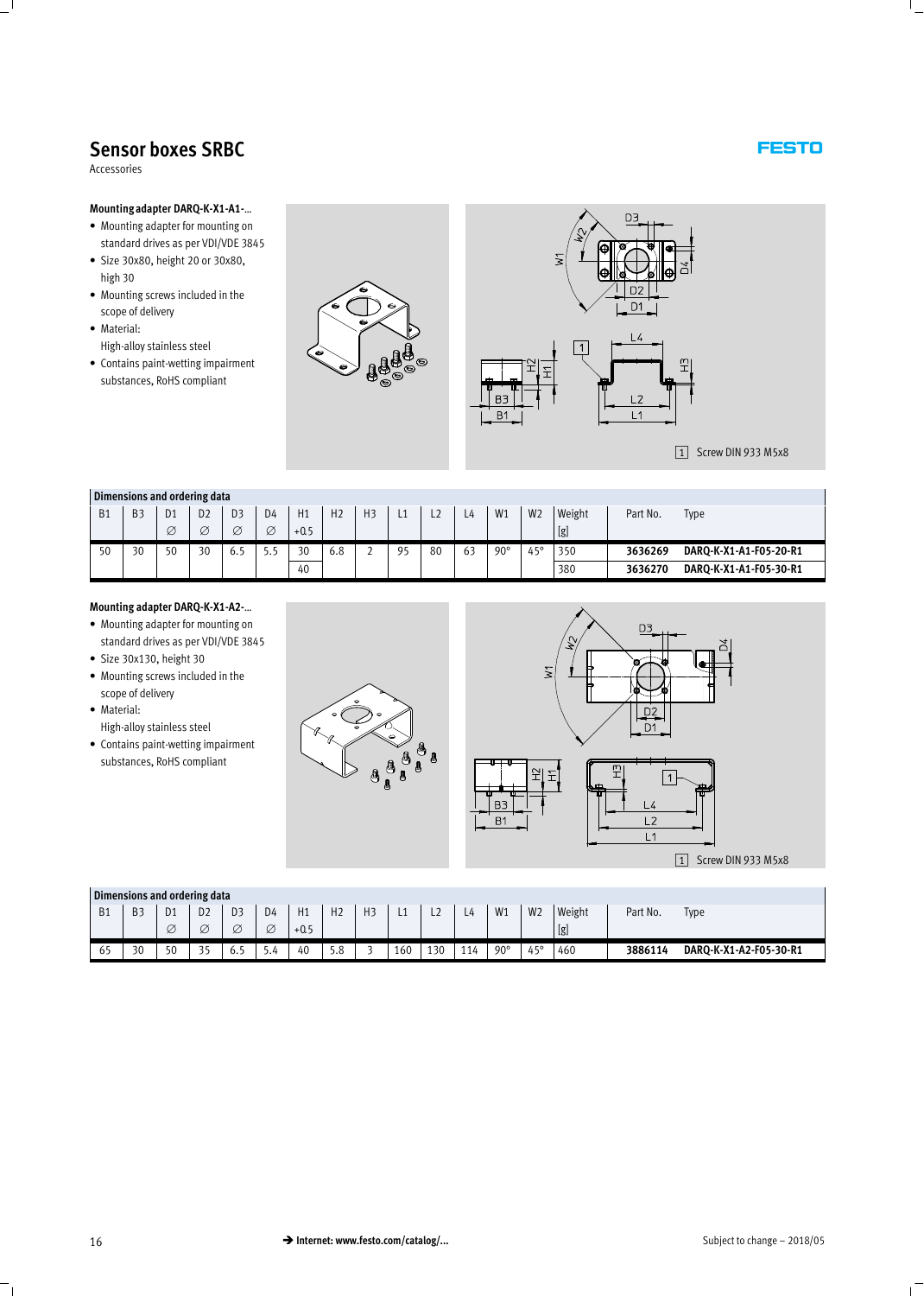Accessories

| Ordering data        |             |          |              |          |                |  |  |  |  |  |  |
|----------------------|-------------|----------|--------------|----------|----------------|--|--|--|--|--|--|
|                      | Description | Material | Colour       | Part No. | Type           |  |  |  |  |  |  |
| Cable connector NETC |             |          |              |          |                |  |  |  |  |  |  |
| 剙<br>۱۴              | M20x1.5     | Metal    | Metal        | 568279   | NETC-M-M20-P4  |  |  |  |  |  |  |
|                      | M20x1.5     | Polymer  | <b>Black</b> | 4464895  | NETC-P-M20     |  |  |  |  |  |  |
|                      | M20x1.5     | Polymer  | Blue         | 4197362  | NETC-P-M20-EX4 |  |  |  |  |  |  |

| Ordering data                                                                            |                                           |              |                    |          |                          |  |  |  |  |  |
|------------------------------------------------------------------------------------------|-------------------------------------------|--------------|--------------------|----------|--------------------------|--|--|--|--|--|
|                                                                                          | Electrical connection                     | Cable length | Protective circuit | Part No. | <b>Type</b>              |  |  |  |  |  |
|                                                                                          |                                           | [m]          |                    |          |                          |  |  |  |  |  |
| Connecting cables NEBV for valve connection for sensor box with terminal rail connection |                                           |              |                    |          |                          |  |  |  |  |  |
|                                                                                          | Angled socket, connection pattern type A, | 0.6          | Yes                | 3679776  | NEBV-A1W3F-P-K-0.6-N-LE3 |  |  |  |  |  |
|                                                                                          | EN 175301-803                             |              | No                 | 3579466  | NEBV-A1W3-K-0.6-N-LE3    |  |  |  |  |  |
|                                                                                          | Angled socket, connection pattern type B, | 0.6          | Yes                | 3679778  | NEBV-B2W3F-P-K-0.6-N-LE3 |  |  |  |  |  |
|                                                                                          | to industry standard 11 mm                |              | No                 | 3579468  | NEBV-B2W3-K-0.6-N-LE3    |  |  |  |  |  |